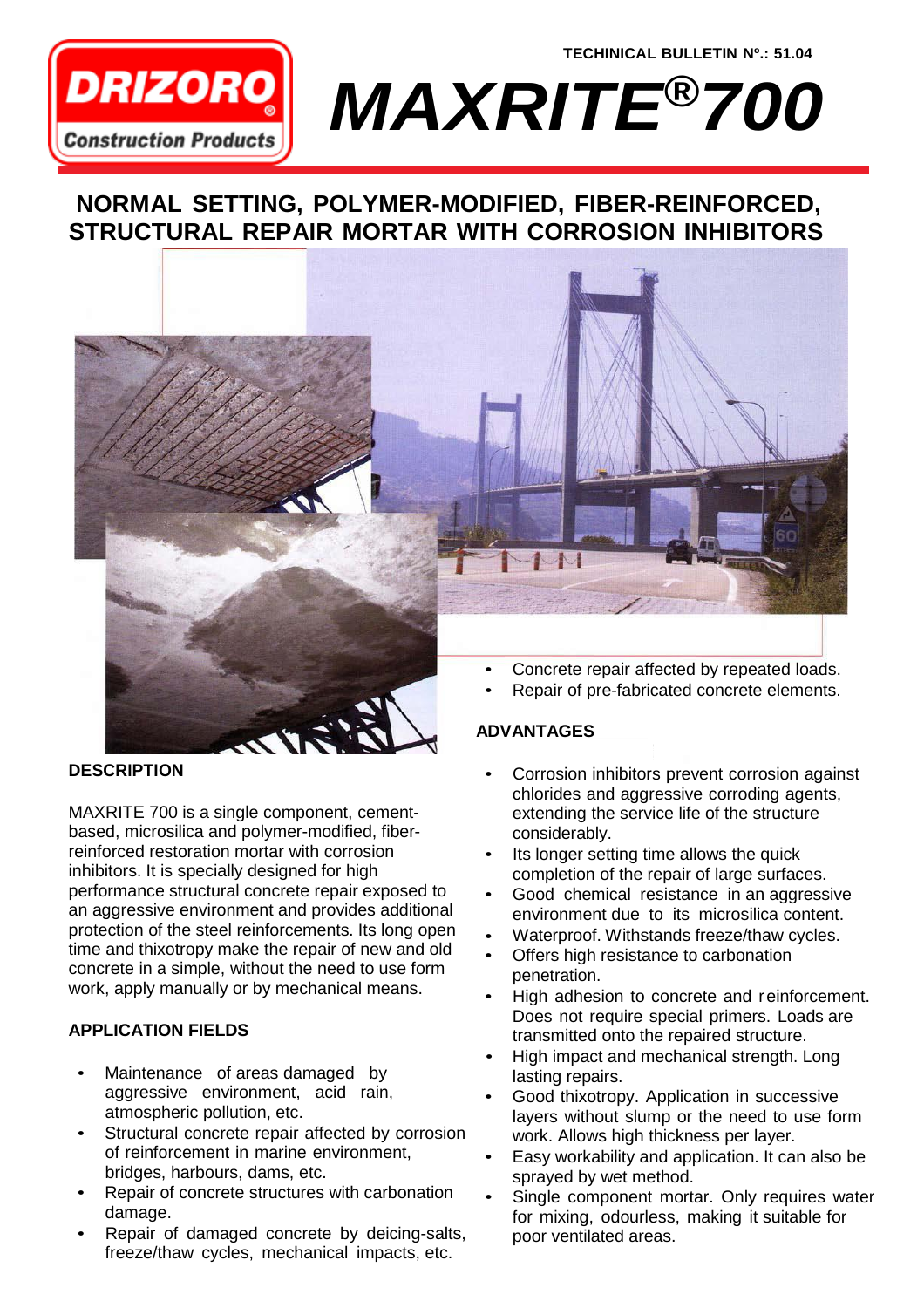# **APPLICATION INSTRUCTIONS**

#### **Preparation of the surface:**

Remove all damaged and loose concrete in the area to be repaired. Clean cut the edges perpendicularly to a minimum depth of 5 mm. Expose all corroded reinforcement, removing all the concrete until the edges of the bars are not affected by rust. Remove concrete all around the reinforcement for an efficient cleaning and to surround it with a minimum thickness of at least 1 cm. of MAXRITE 700.

Eliminate rust by wire brush, needle gun, sand or shot blasting, etc. For additional protection, an application of the oxide converter and protector MAXREST PASSIVE (Technical Bulletin Nº.: 12) can be used.

Prior to application of MAXRITE 700, dampen the exposed surface until saturated but do not leave free-standing water.

#### **Mixing:**

MAXRITE 700 is mixed exclusively with clean water, free from contaminants, either manually or mechanically by low speed drill (400 – 600 ropm). One 25 kg. bag or drum of MAXRITE 700 requires about 3,75 to 4,25 litres of water to achieve proper consistency of a repair mortar (16%  $\pm$  1%). For applications using pump or spray machines the mixing water can by increased up to 4,5 litres per bag. In any case these quantities are only indicative and should be checked depending on the desired consistency and the existing ambient conditions.

## **Application:**

For an optimum bonding prepare a slurry, mixing 5 parts of MAXRITE 700 with 1 part of water, mixing thoroughly until a homogeneous consistency without any lumps is achieved . Apply the slurry using a MAXBRUSH type brush on the surface to be repaired and on the reinforcement bars, filling all voids and pores.

While the slurry is still fresh, start placing MAXRITE 700 with the consistency of a repair mortar and apply layers between 5 and 50 mm. thick. Place special attention in pressing with the trowel to prevent any air from being trapped. Mark the surface of each layer with the trowel to improve the adhesion of the following one, which can be placed after about 30 minutes. Shape the last layer as desired before the final hardening occurs.

Once the repair is finished it can be coated with cement-based coating MAXSEAL (Technical Bulletin Nº.: 01) or

MAXSEAL FLEX (Technical Bulletin Nº.: 29), **Application conditions:**

Do not apply below 5 °C or if lower substrate or ambient temperatures are expected during the 24 hours following the repair.

## **Curing:**

Under extreme conditions of wind or heat, lightly spray water over the repaired areas for at least one hour. It is also convenient to cover them during the first 24 hours if the temperature is above 30 ºC and the relative humidity is below 50%.

#### **Cleaning:**

Tools and equipments should be cleaned immediately with water after use. Once it sets can only be removed by mechanical means.

#### **CONSUMPTION:**

Estimated consumption of MAXRITE 700 are approximately 1.85 kg/m<sup>2</sup> per mm. thickness. One 25 kg. sack of MAXRITE 700 fills approximately 13.75 litres (0,54 l/ kg of product).

## **IMPORTANT CAUTIONS**

- If the slurry primer dries up, or the previous layer is completely set, apply a new slurry coat to continue the job.
- Do not use any MAXRITE 700 leftovers to prepare a new batch.
- Do not use mixing methods which cause violent mix and do not mix for prolonged periods.





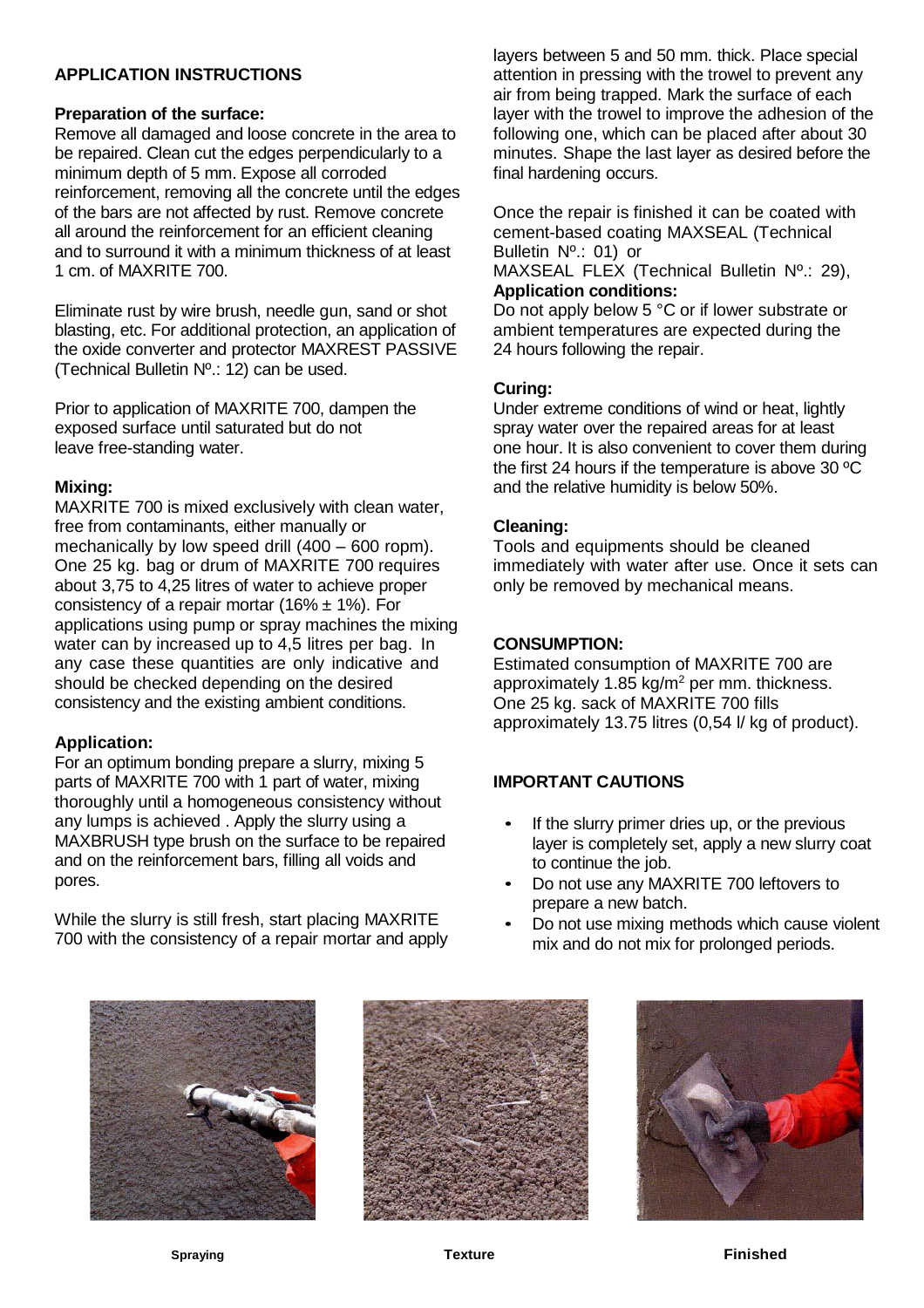- Do not use curing compounds on the repair.
- Do not exceed the thickness per layer in application.
- Do not exceed the amount of mixing water recommended.

The setting time is measured at 20 ºC, higher temperatures reduce setting time and lower temperatures delay setting time.

For any other application not specified in this technical bulletin consult our Technical Department.

# **PACKAGING**

MAXRITE 700 is supplied in 25 kg. bags and drums.

# **STORAGE**

12 months in bags and 18 months in drums and cans, in their original unopened packaging, in a dry and covered place, protected from frost and humidity with temperature above 5 ºC.



# **TECHNICAL DATA**

| <b>Appearance and colour</b>                                | <b>Grey powder</b> |
|-------------------------------------------------------------|--------------------|
| Apparent density powder $(kg/m3)$                           | $1,130 \pm 50$     |
| Mixing water (% weight w/ prod.)                            | $16 + 1$           |
| Pot life (minutes, 20 °C)                                   | 60                 |
| Apparent dry density (kg/m <sup>3</sup> )                   | $2,140 \pm 50$     |
| Setting time (minutes, at 20 °C)<br><b>Beginning</b><br>End | 75<br>120          |
| Flexural strength (MPA)                                     |                    |
| 7 days                                                      | 6,8                |
| 28 days                                                     | 10,3               |
| Compressive strength (MPA)                                  |                    |
| 7 days                                                      | 43,3               |
| 28 days                                                     | 56,4               |
| Capillarity (C) $(g/dm^2 min \frac{1}{2})$                  | 0,40               |
| Dynamic modulus of elasticity (MPA)                         | 30.000             |
| Adhesion on concrete (MPA)                                  | 2,34               |

Tests, generally after 28 days Mixing water: 15%